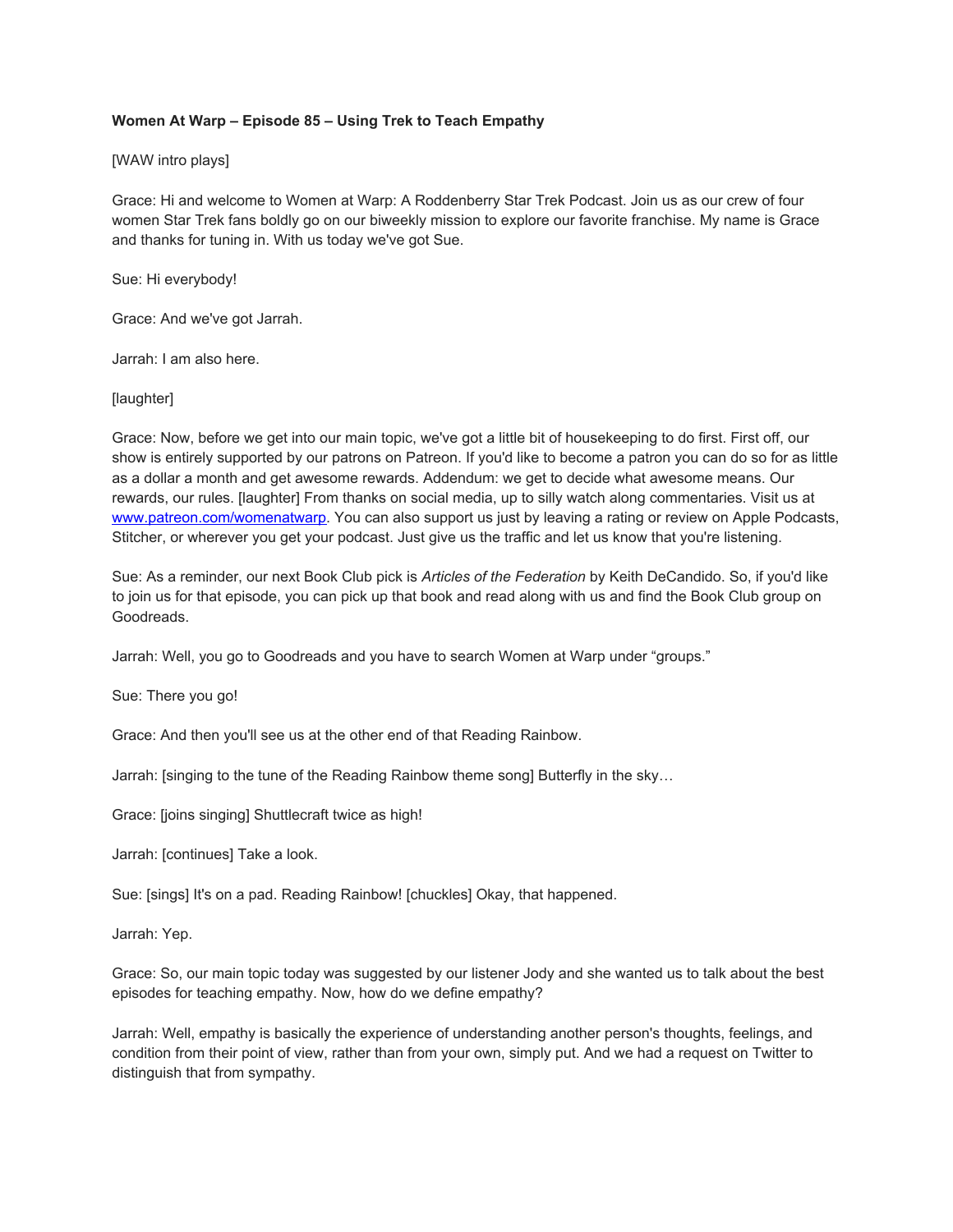Sue: Yeah, so, sympathy is more about feeling bad for someone and their situation or their misfortune.

Grace: So, it's more quality of pity, rather than just being able to feel what they're feeling.

Sue: Right. So, empathy is more about understanding someone's views who's different from your own and sympathy is about feeling bad for someone.

Jarrah: And why I think this makes a good topic for our show is that empathy, in addition to just being a nice thing, is, I think, essential for recognizing and addressing the suffering of marginalized groups, as well as individuals that we care about.

Grace: Oh, absolutely! And we've had a lot of people who have listened to the show and not really considered a lot of the topics we are talking about being like, "Oh, I never really thought about this thing that didn't relate to me and now I'm having to go back and re-watch this with that empathy," thinking, "Oh, I guess it would be different if it wasn't me."

Jarrah: Yeah, Absolutely.

Sue: Well, and that's the importance of different perspectives when we're talking about something that seems as frivolous as, you know, popular culture. But these episodes were meant to teach us things and empathy being one of them, but then when we gain that empathy, we're able to learn things about other cultures and other societies and other ways of life.

Grace: And that's what communication is all about, isn't it? At its core?

Jarrah: Yeah, for sure. And I found a definition by Theresa Wiseman who talked about the qualities of empathy, if we want to break it down a little further, and said that in her view, "empathy consists of perspective taking." So, (one) Take the perspective of another person. Two: stay out of judgement, which I think is super important. Three: recognizing emotion in other people. And then four is: communicating that. And I think that's really important to lay it out like that because, I mean, I think maybe a good example would be when people try to approach people they care about with, say, depression and the whole like, "All you need to do is go out and take a walk." [Sue makes a noise of disgust] That would not—that would be sympathy. I mean obviously, it's someone who cares about someone, but that really is not staying out of judgment and then recognizing their perspective as their truth. And so, empathy should ideally turn into taking action that is in line with that person's truth.

Grace: Know your truth and accept the truths of others.

Jarrah: Yeah, so, you know if people are like, "What would just help me right now is for you to listen," then that is a good thing to do.

Grace: Yeah, it's really weird how some people don't really understand that a lot of empathy is just being able to say, "I hear what you're saying."

Jarrah: Yeah, I think empathy is equal, sympathy is placing the other person below you, in a way.

Sue: Yes!

Grace: Yeah.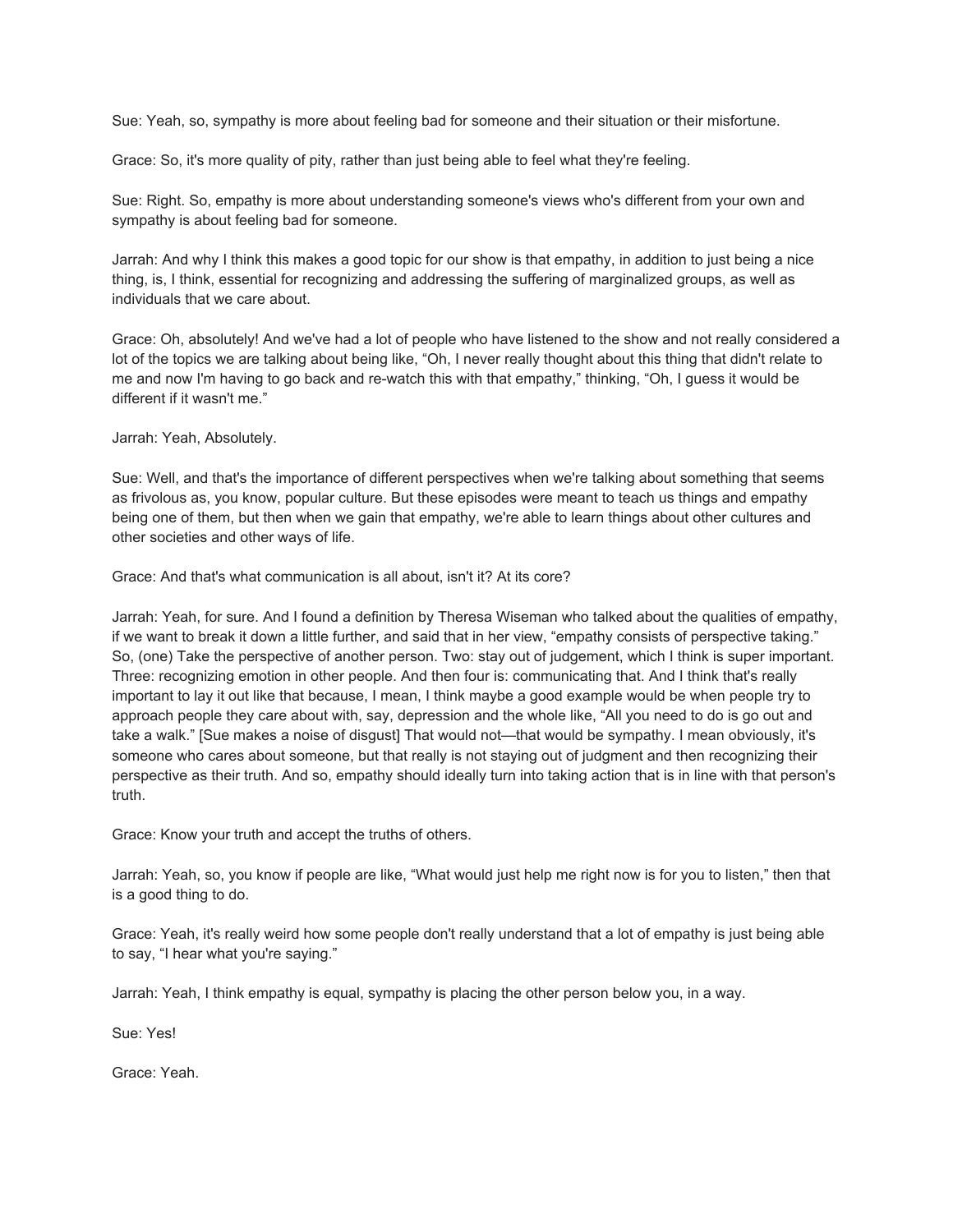Jarrah: All right. Well, shall we start going through with a few episodes we picked?

Sue: Yeah and I think it's important to note that we were specifically looking for episodes that teach us empathy rather than ones that just show empathy, which is kind of a fuzzy line, but hopefully it will come across as we talk about these episodes.

Jarrah: For sure, because we had so much suggestions and feedback from listeners, which is awesome, and one of the ways we decided to sort of pare down, in addition to just picking some episodes that are maybe, you know, more watchable episodes, [laughter] but also ones that maybe take the audience along for the journey of discovering empathy, versus presenting a very easily empathetic situation to begin with. Maybe before we get started, can I mention that I did not see a lot of Troi episodes on this list. [laughs]

Grace: Surprising, you know, considering the Goddess of Empathy. [laughter] Should we have a little empathy for her on that stance?

Jarrah: Oh man, empathy for Marina Sirtis.

Grace: We have no shortage of it.

Sue: They took the word 'empathy' and twisted it to give her her super power, right? So, her knowing what someone else's emotions are, that's not really empathy.

Jarrah: It's like the first stage. It's identification, but she—

Grace: It's a definition of empathy, but it's probably not the best one.

Jarrah: —and a lot of times she uses it to… Well, first of all, it's not often actually the focus of her episodes.

Sue: No.

Jarrah: A lot of times, when she does use her empathy, it's like, "I sense that they're lying," which is not really the sense that we're talking about, where you would identify with someone to, you know, better ally with them. So, yeah.

Grace: [whispers dramatically] Empathy.

[laughter]

Jarrah: Yeah, I mean if I was going to put one Counselor Troi episode on the list I was gonna put *Dark Page*, which is about her empathy with her mother. Although, a lot of these episodes, I'm sure this will come up as a theme, that there is a bit of an issue or a possible debate to be had about situations where empathy is kind of forced on someone.

Grace: You can be strong-arming someone emotionally and have it not be actual empathy.

Jarrah: Yeah, but I mean, I think in this case she's uncovering a secret, that her mother doesn't want to share, for her mother's own good. So, you know, it wasn't necessarily Lwaxana's wishes, although she is grateful at the end of the day. But I think for me, that's a really powerful episode because I know that someone I definitely need to try and have more empathy for is my mom, on a pretty regular basis. So, trying to recognize that my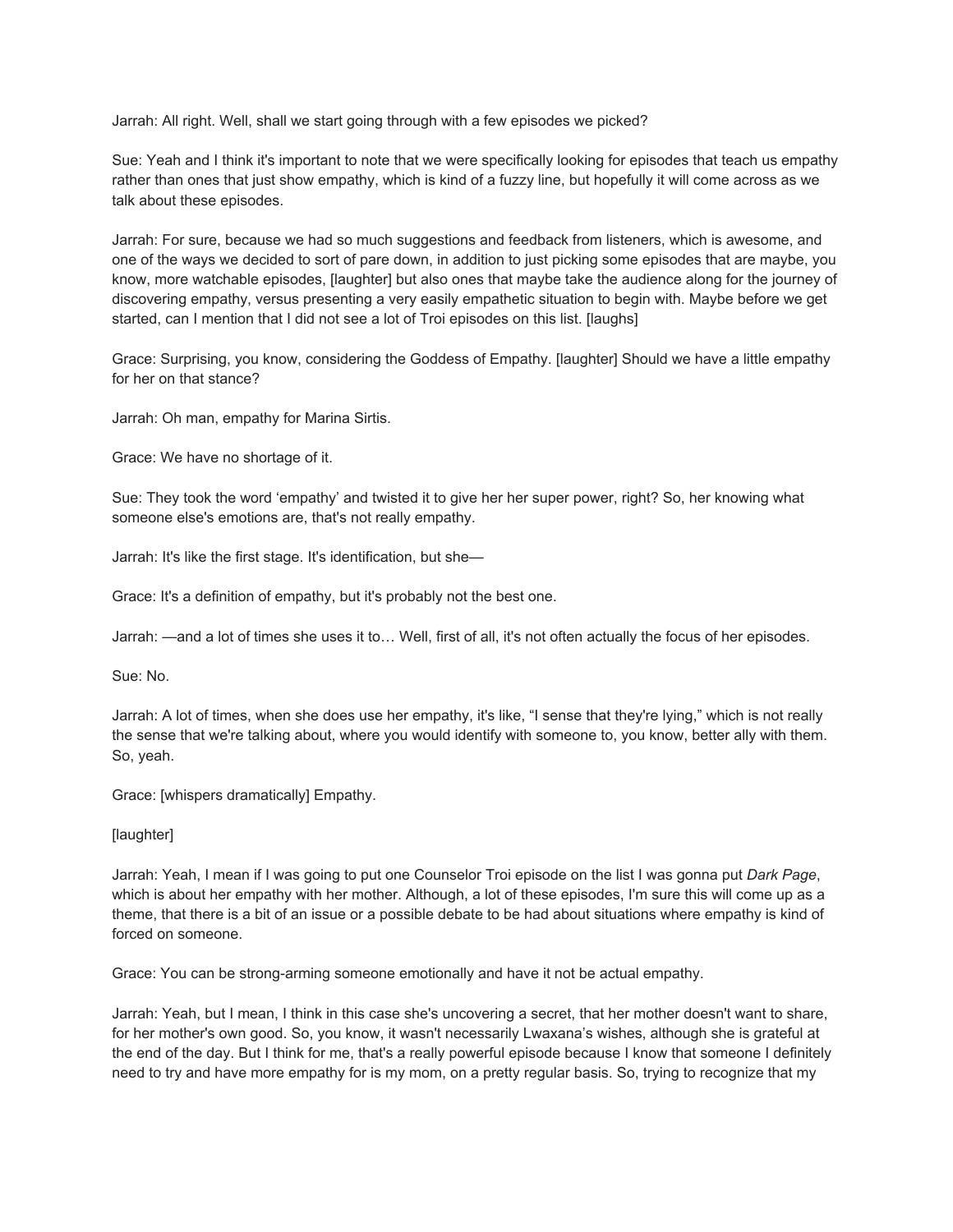mom has been through a lot. And even though she can sometimes feel like my Lwaxana Troi [laughs], I need to more understand where she's coming from.

Sue: Okay, so, when we started talking about this topic, the very first episode that came to mind for me was *Devil in the Dark*.

Grace: Yes. There's a very good episode.

Sue: For anyone who doesn't remember, this is the moment the Horta and it's sort of the classic like sci fi/horror trope of, "Oh no, it turns out that we're really the monster!"

[Grace makes a classic Sting sound effect]

Jarrah: [imitating Horta's voice] No kill I!

Grace: No kill I!

Sue: But it just, it really is just so classic in that as soon as the crew has their perspective shift, they realize what's going on and they realize that all this is, is a mother trying to protect her young. And as soon as they do that, they're trying to help her do it. As soon as they have that epiphany.

Grace: Yes.

Jarrah: Yeah, this episode came up a couple times in the suggestions from Duncan and Melina. A lot of episodes were suggested by multiple people so, we will try and list as many as we recorded. And yeah it was one that came to my mind too because it's such an early example of looking beyond the initial impulse to be afraid of something you don't understand. Do you want to pick one next, Grace?

Grace: Well, the one that I always want to go back to is *Duet*. And it was one that I know multiple people wanted to talk about and it's just such—I always go back to this episode. It's no secret it's one of my favorites. And I think it's one of the most, kind of, important ones when you're talking about **Deep Space Nine** as having a lot of real world analogies for the aftermath of World War II and also just **Deep Space Nine** establishing itself in its first season as digging a little darker than a lot of the other **Star Trek** iterations. And for those of you who don't remember it's the one where Kira has a Cardassian show up on the station and she realizes, "Oh, this guy's a war criminal who killed a bunch of Bajorans." [dramatically] Or is he? Anyway, it's one of the ones where I think, right off the bat, you empathize with one character and you don't have sympathy for the other character by the end. But you also have empathy for them.

And it really does force the viewer into an uncomfortable situation for having empathy for both sides. And I think that's really important, especially when you're talking about, not so much two sides of an oppressed party, because there's always an oppressor and an oppressee, but the act of being complicit and sometimes how that is not a role that people just kind of fall into. Sometimes that is forced, which is really uncomfortable to think about and being uncomfortable is really kind of one of the main structural tenets of empathy, in a way. So, it's an uncomfortable episode, but an important one. [laughs] Did any of that make sense?

Jarrah: Absolutely. Yeah and I like how you brought up the power dynamic, because I think that complicates it for me in what, I think, is a good way, when thinking about this teaching empathy. Because it isn't like, for example, in *Let That Be Your Last Battlefield*, where the two sides are presented as sort of roughly, equally guilty. That both of them just kind of irrationally hate each other. There is some dialogue that sort of lends one side more than the other, but that's kind of erased by the end when they're just chasing each other around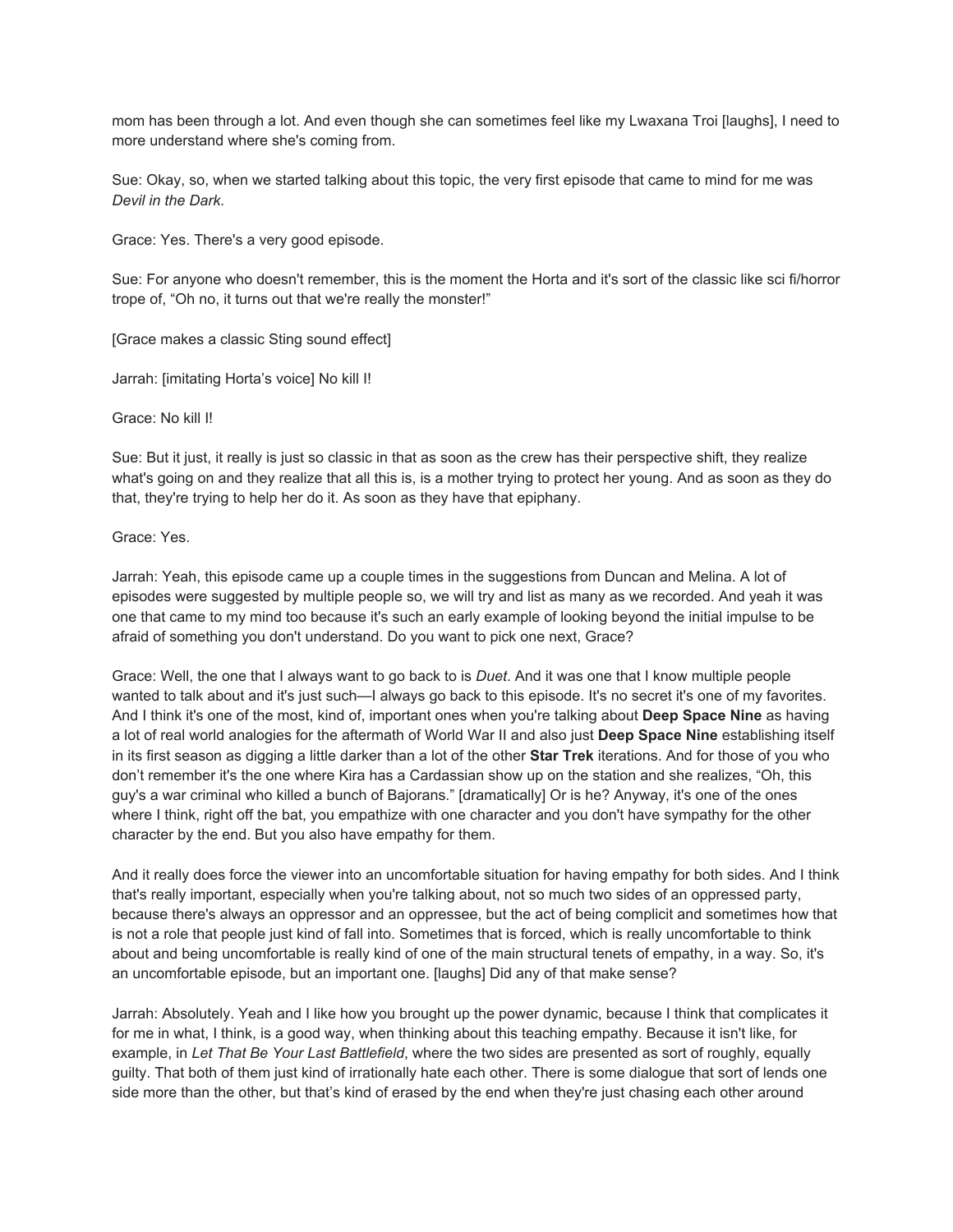trying to kill each other. So, that one you're dealing with, you know, trying to get them to understand each other on an equal playing field level. And then in *Duet* it's really complicated by that power dynamic and the assumed power dynamic at the beginning, but then when you find out Marritza is not this gul that killed a whole bunch of people in horrible ways, but was just a file clerk. How does that change the view?

Grace: Who was still wracked by guilt for being complicit with that, even though he was culturally forced into it.

Jarrah: For sure. Yeah, but also realizes he doesn't necessarily deserve to be let off the hook, but it's complicated. You know, Kira is someone who was 100% on the oppressed side here and then she's the one who has to develop empathy more towards the end of the thing, because he's already gone through that process.

Grace: Again, it's just, emotionally, such a complicated episode. And that's an important thing about empathy. It can be very complicated.

Jarrah: Yeah, Karen said, "Kira comes full circle by the end of this episode and has so much more empathy than she did. And certainly, the entire story is driven by Marritza's empathy." I think that's true. He saw the suffering of the Bajorans and he just couldn't look away.

Grace: Which is harsh. You hear—I'm gonna take this darker again for a minute—you hear a lot of stories post World War II about the people of Poland kind of being forced into a situation where they were watching war crimes being committed in their backyards and they were in no position to do anything about it, except for just kind of watch it happen. And then, both culturally and personally, live with that guilt for decades down the line. My sister was part of the March of the Living Tour, which takes you throughout the concentration camps in Poland and then to Israel, and one of the things that still just kind of makes her blood run cold about it to this day, is speaking with this old homeless man who kind of went crazy based on the fact that he was like, "We saw the factories. We saw the smoke. We could smell what it was that was making the smoke, but we couldn't do anything. We just had to keep going on with our lives and pretending that we weren't smelling corpses being burned during the day." Just horrifying. Did I make it too dark?

[slightly uncomfortable laughter]

Jarrah: No, I mean that's what the episode is about. So.

Sue: Yeah.

Jarrah: And I think it can be a really good companion to those kinds of discussions and the sort of complicated realities we live with after atrocities, where you have people trying to—who were on the oppressing side—trying to reconcile, but I think that you know, without a gesture like Marritza had, then you know there's limits, in some ways, to what we can accomplish.

Grace: Let's move on to another pick.

Jarrah: Okay, well, I mean to go back to the empathy versus sympathy distinction, I will say that in addition to not a lot of Troi episodes being suggested, we also had very few **Enterprise** episodes, which is to say one [laughter] suggested. It was a decent suggestion, which is Mike on Twitter had suggested including *Observer Effect* and this is the one where it starts out where Travis and Reed are being possessed by non-corporeal lifeforms who have introduced a virus and it's infected Trip and Hoshi and they're in quarantine. And the non-corporeal beings, it's basically their job to infect people with this virus and see how they react. And we find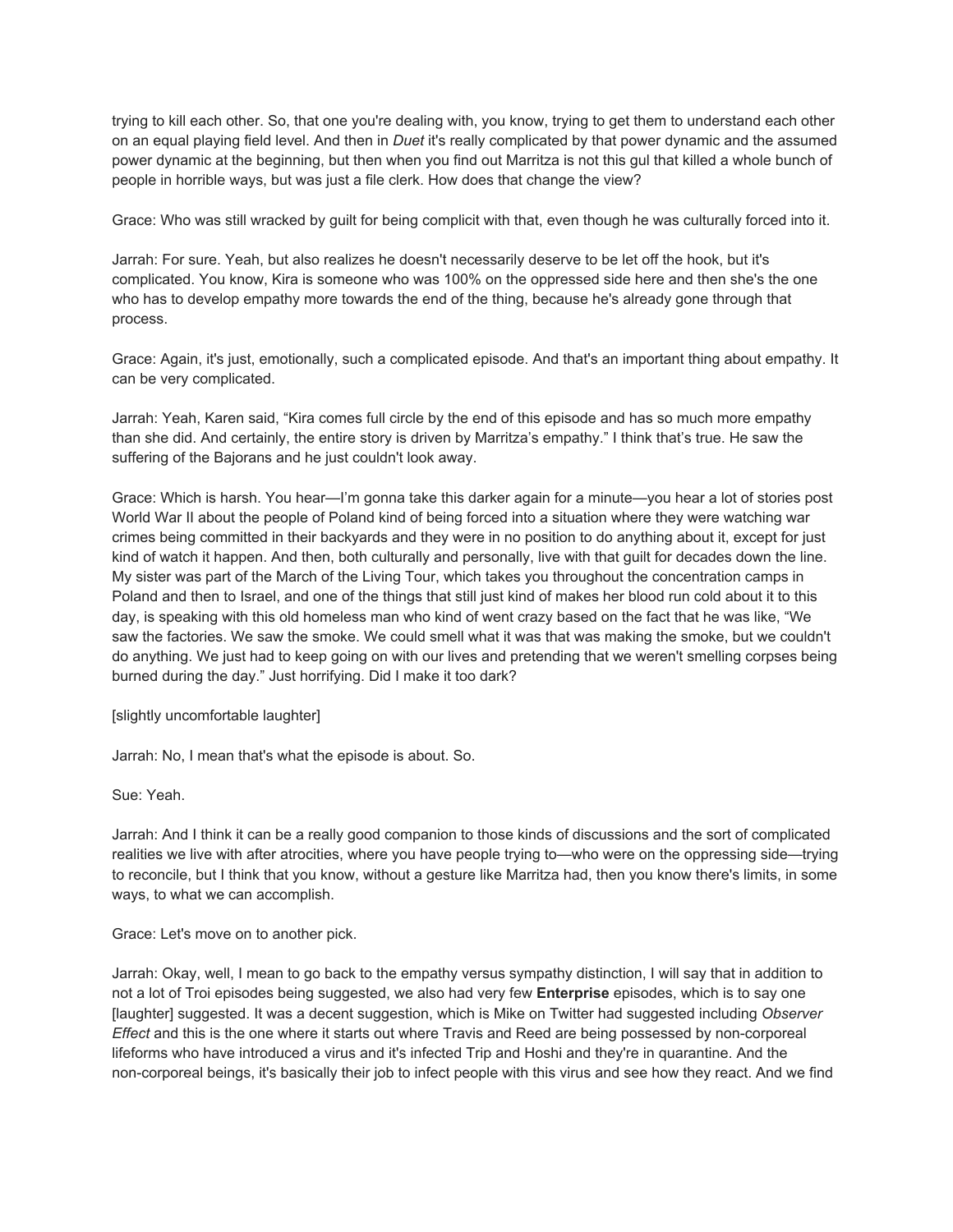out at the end of it that they are the Organians so, tie in to **The Original Series**. And they're kind of jerks. They're really quite jerks.

Grace: [laughs] Yeah possessing people is kind of a dick move across the board.

Jarrah: Yeah. And I would say in this one, you know I don't think it totally meets our test about teaching empathy, because obviously we empathize with the people who are humans dying of this horrible virus. But I think that at the end it has an interesting lesson about sympathy versus empathy because these aliens go through watching this whole thing go down and they're supposed to be scientists just neutrally observing, but the one who's inhabiting Travis is developing a sense of ethics and feeling like this isn't really fair especially when the virus—

Grace: Picked a hell of a time for it, too.

Jarrah: —yeah, breaks out of the quarantine and it's going to kill everyone on the ship. And especially when they spend some time in the bodies of Trip and Hoshi while they're sick and actually feel what it's like to feel that pain. And one of them still is like, "No. Can't do anything. We're observers here. We're just going to watch you die and we're totally justified because we're scientists." But at the end of the day the other one who is empathizing with them and not just sympathizing with them says, "No, this isn't cool. We can do better than this. I'm going to save them and then we're going to go back to our planet and we are going to submit a request that this whole thing be updated because these people have proven that they are super intelligent." So, it was kind of an interesting ending, I thought. Plus, some decent Hoshi moments.

## Grace: Yeah.

Sue: This episode has always also reminded me of the **Next Gen** episode *Allegiance*. In that case the crew was not possessed, but Picard is abducted and these outside observers are studying how different aliens are reacting to confinement. And all they care about is the behavioral aspect of things, without taking into account their emotional states, right? So, they're studying the causes of this distress but without understanding it, until, you know, Picard then sort of does it to them, which you know you can argue that it's not quite ethical in the "eye for an eye" sense. [laughs] But I think it's interesting to think about these two episodes together and how on **Voyager** you saw someone developing this sense of empathy and it took something similar actually happening to the aliens on **Next Gen** for them to understand at all, or even begin to understand. So, I'm going to come out of left field a little bit and talk about *Ethics*.

# Jarrah: Okay.

Sue: We have the situation with Worf and Crusher and Dr. Russell about treatment. I think what can be taken from this, after Worf breaks his back and the treatment that Crusher wants to do has the greatest chance of him regaining most of his abilities back and living a longer life. And Russell's treatment could possibly restore him completely. But it's a much smaller chance, and it's unproven, and I think we see here a dichotomy between Russell trying to get her procedure approved, get her paper published, and get this notoriety and fast track what she describes as medical science. Whereas, Crusher's real goal is the well-being of her patient. So, I think we see Crusher caring about Worf and empathizing with that situation, whereas, we see Russell not at all.

Jarrah: Yeah, I mean, I think that that makes sense, although, I mean I'm sure Russell would argue, "Well, I'm the one who's listening to what Worf's actually saying he wants." But, I mean, it's hard when you're in a physician/patient relationship because there's inherently a power dynamic there, too.

Sue: That's true.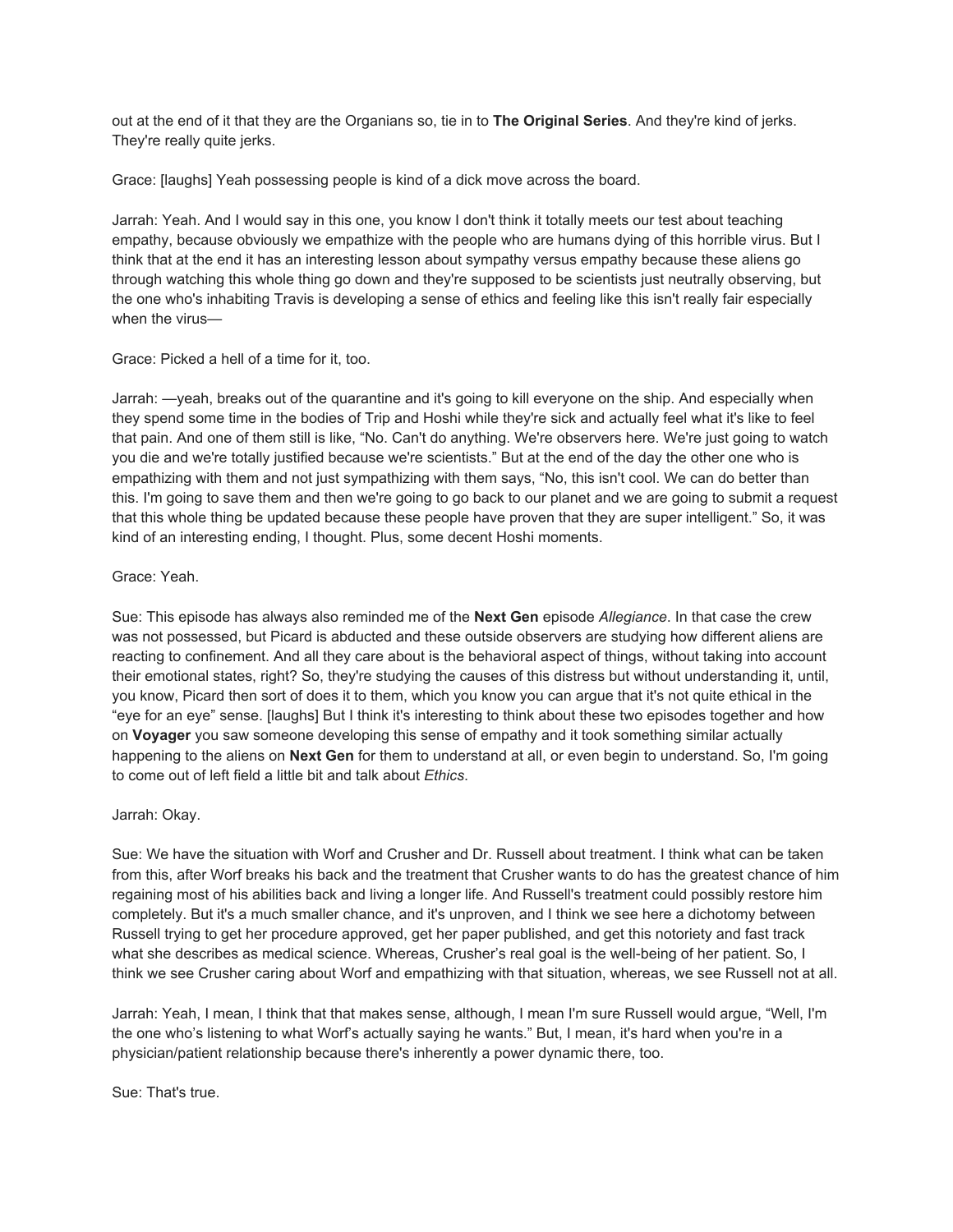#### Jarrah: Want to throw one in there, Grace?

Grace: I do. I want to absolutely go for *The Measure of a Man*, which I think we both had Andi and various listeners suggest and it's a really good episode. For those of you who don't remember it's the one pretty much where they are having to defend in a court Data's autonomy and whether or not he actually is property of Starfleet, or whether he counts as an independent living entity, which on one hand requires—and I feel like this is one of the hardest parts of the episode to watch—the fact that as a member of Starfleet, Riker gets pulled in to defend Starfleet's position that Data is pretty much a piece of property that belongs to Starfleet and him just having to be like, "I am so sorry. I am only doing this out of my duty to Starfleet." It's pretty intense.

But we also get, I think, what is one of—I wouldn't want to call it a scary scene, but it is the most probably the most jarring scenes I've ever seen in Star Trek—is the point where Riker is having to go on the stand and say, "This person. This person who is a friend of mine and who I have been friends with for years, is a machine. Let me break it down to you why on paper he is absolutely machine." And it's very intense and it culminates with him pretty much just reaching over and shutting Data off so he falls over onto the table. And that is just such an intense moment, both in the fact that Data has been has been exploited here. And we all have empathy for Data because we've seen him for all of these years and we've seen him trying to grow and that one of the core parts of Data's entire arc of the series is trying to empathize with other people. And the fact that no matter how much he grows as a person, there will still be this on-paper definition of him as property and not a person.

And I'm going to put some cards on the table here, as someone who is on the autism spectrum, the idea of working your ass off trying to empathize with other people and trying to get on that same level with them and you know that there will be this brick wall emotionally between you and just about everyone else you'll meet, is so hard and it is [sighs] trying. And going forward every day and knowing that that will be there, is such a battle. And knowing that there are people who you trust with that knowledge, but who still know their ways where they can make you just fall flat like Data on the table is so scary.

Sue: Mmhmm.

Grace: And it is just that that part really hits. Just the fact that trying to empathize in and of itself can be such a challenge. And the fact that no matter what you do there will be people who will not empathize with you is very scary.

Jarrah: Mmhmm. Thanks, Grace.

Grace: That's a scene that just has always… the first time I saw it I think I was like 14 or 15 and it just chilled me to the f—king bone.

Sue: It's absolutely gut wrenching.

Grace: But yeah, it does really force us to remember that empathizing is hard and it is different for other people and as this episode really proves to us, we can empathize with people who are different, but we have to remember that sometimes there are people who are different, where empathizing the way it works for other people is not the same.

Jarrah: Mmhmm.

Sue: Yeah and I have said it before and I will say it as many times I have to: that's why I wish that Pulaski had had a bigger role in this episode.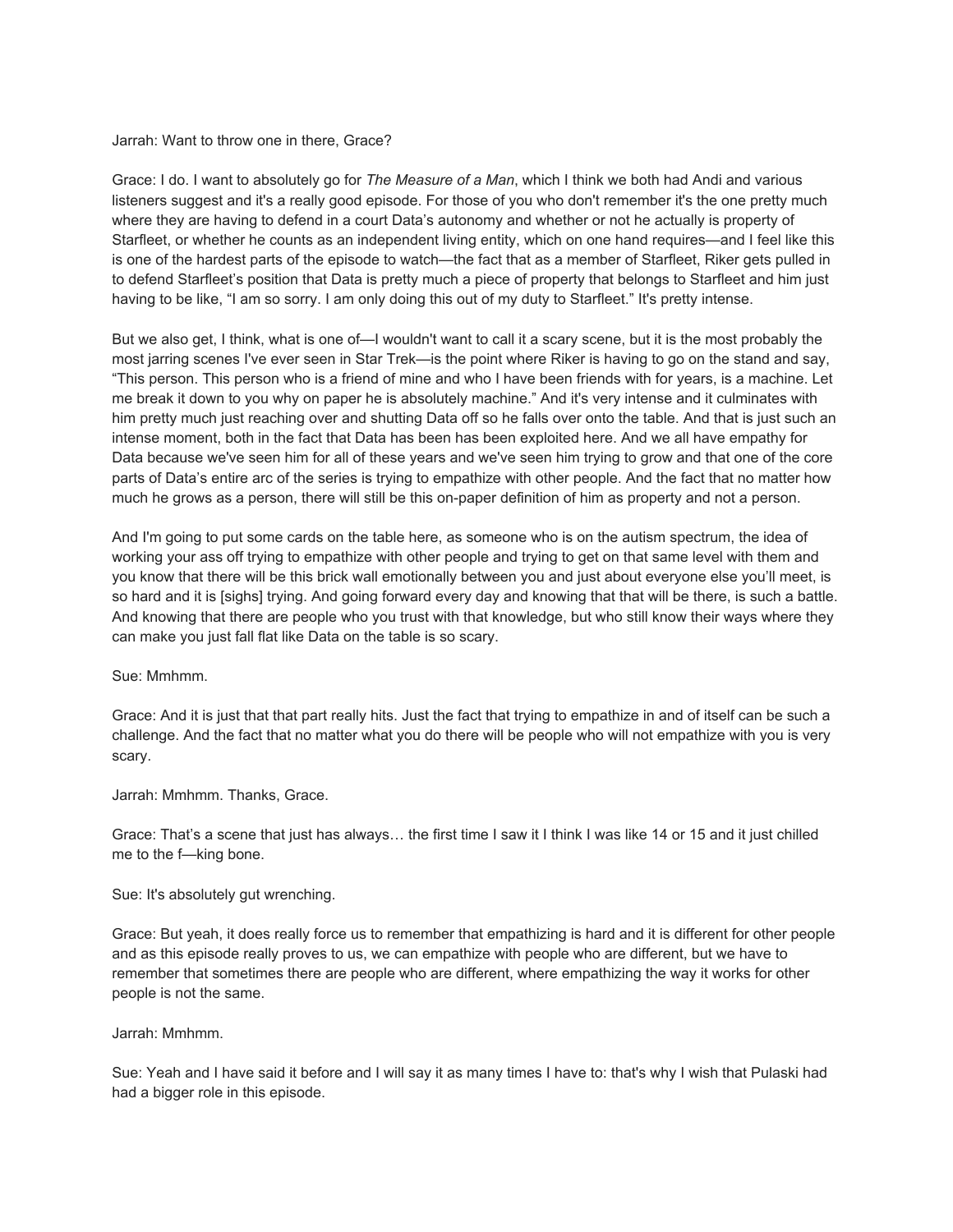## Grace: Absolutely.

Sue: Over her season we see her go from thinking that. Thinking that Data is just a thing, to considering him a friend.

Grace: Again, there was just so much missed potential there, especially with the work that throughout the progression of the series we see Data putting into trying to connect with other people around him and Pulaski is kind of writing that off as, "Well, that's just not going to happen. Why bother?" I feel like there was a lot of analogy that could be drawn there that wasn't.

Jarrah: I think that the ending of that episode is really important, as well as the parts where Picard's making the case and pointing out that Data has friends, Data has people who care about him. And even though he's partly a machine and doesn't technically have emotions, that he has these relationships and connections, just like anyone else.

Grace: Sometimes the people that you have around you and the connections that you can make, no matter what kind they are, are the thing that ground you and they keep you functioning.

Jarrah: Mmhmm. I think that Data has a couple episodes like that and there are definitely more **Trek** episodes that question the sentience of machines and one that I was actually looking at was suggested by Will, which is the **Voyager** episode *Flesh and Blood* and this is the one where the Hirogen call them because they say that the holograms they've given the Hirogen after *The Killing Game* have malfunctioned and are just mercilessly killing the Hirogen. But when The Doctor starts spending time with the holograms, he finds that they have exceeded their programming in line with him, and are actually just sort of fighting for their freedom. Although, they are mixed in their ability to overcome their original programming to be warriors. And it's a really interesting episode and honestly, I think Janeway way comes off not so great.

# Grace: Uh… yeah!

Jarrah. Yeah, she's just like, "Sorry, Doctor, we have to help the Hirogen. I'm not going to piss them off. These guys, they're holograms. We can't trust them. We'll, you know, we'll store them all." But, of course, you can't blame them for not trusting Voyager, who gave them to the Hirogen in the first place. But I think that where the episode really shines is this stuff between B'Elanna and one of the holograms, who is a Cardassian woman and B'Elanna talks to her about how, you know, even just seeing her as a Cardassian she has trouble working with her because she has stereotypes about her. And the Cardassian hologram has stereotypes about B'Elanna as a Klingon that B'Elanna is like, "Well, that's not true about me. I'm recognizing that the stuff is not true about you, that I'm expecting."

Grace: I love how in this situation you literally cannot deprogram inherent racism.

Jarrah: But she kind of does because the woman ends up saving B'Elanna and The Doctor and partly because her and B'Elanna bond over being engineers.

#### Grace: Yay, STEM buddies!

Jarrah: Yeah and where like their leader is this sort of, messiah complex megalomaniac Bajoran hologram who just wants to kill anyone who disagrees with him, B'Elanna and this woman sort of agree and come to an understanding between themselves, that if you know, you want to build a society, engineers are more important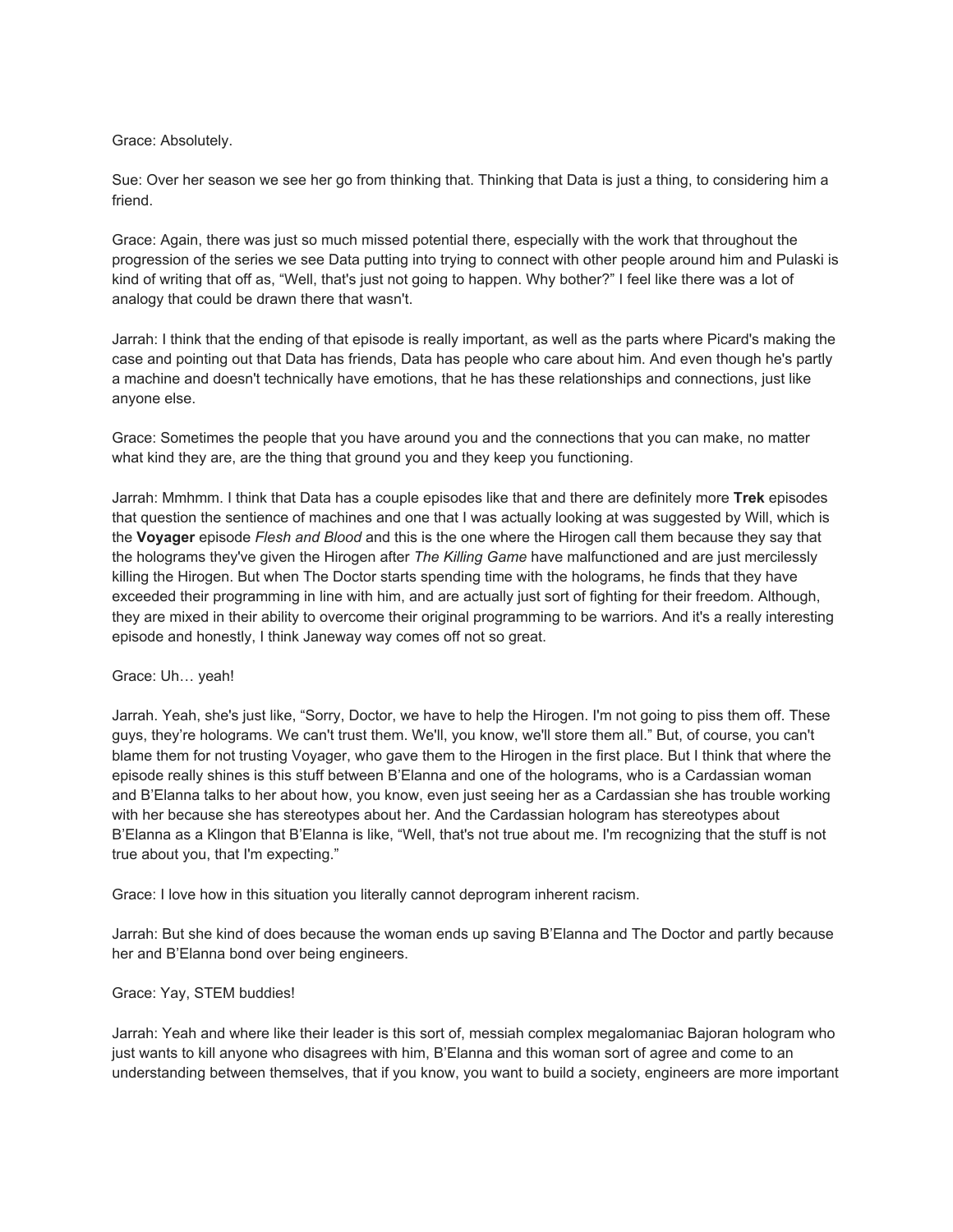than warriors and that if you recognize the value in someone else, it's more likely they're going to recognize value in you.

Grace: One thing that I like about this episode, and if I can segue into another discussion of another episode, the **Voyager** episode *Author, Author*, I want to say that's what it's called. But I like both of these because we get to see The Doctor in a position where he has to address the fact that he is around a lot of people who aren't capable of empathizing with some of what he's going through and sometimes he will be in a situation where he is the only one capable of empathizing with another party, as a hologram. And I think that that comes across so importantly in *Author, Author*.

## Jarrah: Yeah, Photons Be Free.

Grace: Yes. The one where The Doctor decides he's going to write a book about the struggle of being a hologram and the crew initially doesn't really like it, because it doesn't paint them in the best light and then they have to address the fact that it doesn't paint us in the best light, but also holograms don't get the best treatment and The Doctor knows that. And he isn't treated horribly here, but he knows that for a lot of other holograms it's way worse. And then they find out that the book is going to be edited without his consent and change it around and it ends up becoming a whole matter of, "Well, no because this is a symbol of a group's oppression. And that's kind of more important than our personal comfort." That's being addressed.

Sue: I think the whole "holographic rights" storyline they went through on **Voyager** was really interesting. I think in some places it could have been executed a little bit better. [laughs]

## Grace: Oh, absolutely.

Sue: You know, we have Data, who we sort of look at as a marginalized individual in a lot of ways and people identify with on that level, but we really see this marginalized group when The Doctor starts writing for holographic rights and we see all those Mark I Medical holograms working in a mine.

Grace: That final scene though is just so pitch perfect. The very thing of all the Mark I's having to work and toil away in the mines and one of them leaning to another and going, "Have you heard of *Photons Be Free* it's stirring stuff!"

Sue: Yeah, but we know what they are capable of because of The Doctor.

Grace: Exactly. Yes.

Sue: And that's what makes that so horrifying, really.

Grace: Also, I think one of the important things in the episode is the crew realizing, "Our personal discomfort or being worried that we're going to look kind of like shmucks means a lot less than giving this"—I want to say creative outlet, more or less. No, not quite—"putting this story into the world will mean more for this group of people. And that matters beyond our personal discomfort."

Sue: Well, and you would like to think too, that some of them went, "Well, if The Doctor's perceiving us this way (maybe we should) change our behavior."

Grace: Yes. Can you empathize with that?

Sue: Mmhmm! I mean I don't think we could do this episode without talking about *I, Borg*.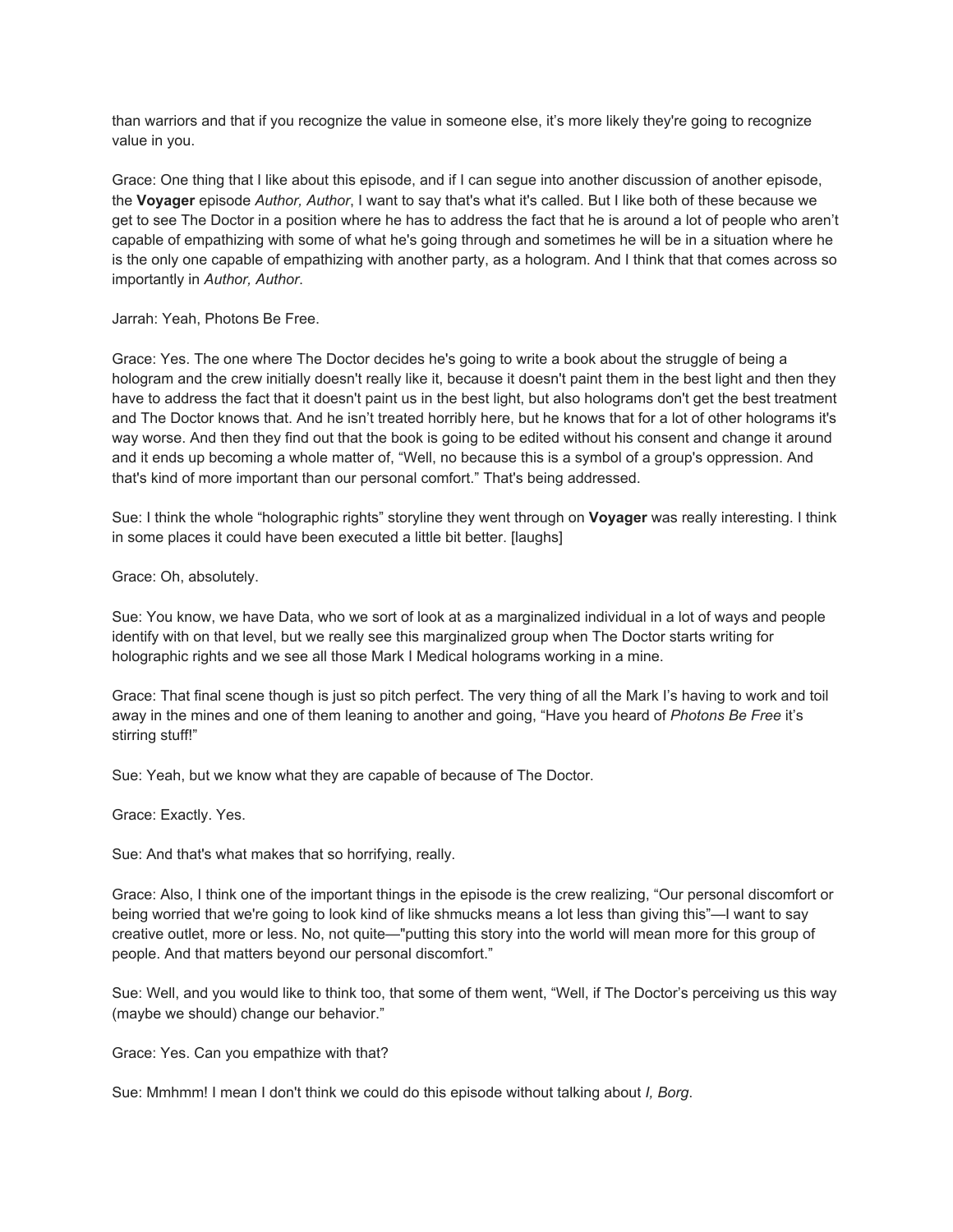Grace: Oh, of course not.

Sue: So, this is the Hugh episode where they find the damaged Borg on this planet, bring them back, and heal them, in a way and—or him, Hugh—give him a name, sort of help him discover himself as an individual. And then have the whole fight about well, "We could implant a virus and send him back to the continuum to destroy the Borg."

Grace: But it would possibly destroy Hugh in the process, right?

Sue: Definitely. And also, it's genocide.

Grace: Yeah, genocide not great usually.

Sue: [laughs] Right.

Grace: It's frowned upon.

Sue: But the crew also is beginning to see—how do I put it? In Hugh they're able to visualize...

Jarah: An autonomous individual.

Sue: Yeah, an autonomous being, an individual from the Borg. And I think sort of get a reminder that these were people of other races, of other species before the Borg came to them. And it's not necessarily a choice.

Grace: I think one of the really important things that this episode does in the arc of **TNG,** is introduce this idea of you can, in theory "un-Borg" someone. And we had that with Locutis, but this is the one really where we see it is a process. It is a learning process. It is a healing process. And I think one thing that culturally we're really uncomfortable (with) is the idea that in many conditions, in many states, you can heal. You can recuperate. You can rehabilitate, but it takes a lot of empathy in the people around you. And a lot of patience on other people's parts to help you get there sometimes.

And sometimes being forced to look at a situation where it's like, "if this person had the proper support system they could be in a much better situation." And I think that Hugh was really a reminder of even if just a few people say, "I could invest some time and energy in helping this person or talking to them," that there are positive changes that can be made. But empathy can be an investment. You do have to put a lot of personal energy into it sometimes, but that can pay off massively, which, again—and when we're talking in a medical sense—the fact that it can be really hard to care for another person. It can take a lot out of you. But it's one thing to just kind of want to help, it's another to be able to actually help someone.

Jarrah: Yep, for sure. This was also another very frequently suggested episode in our social media and mentioned by at least Will, Michelle, and Patricia.

Grace: It's such a good episode you guys.

Sue: What's really fascinating about it is that the character arguing on the side of genocide is Picard.

Grace: Yes.

Sue: Who is typically our very reasonable, diplomatic leader.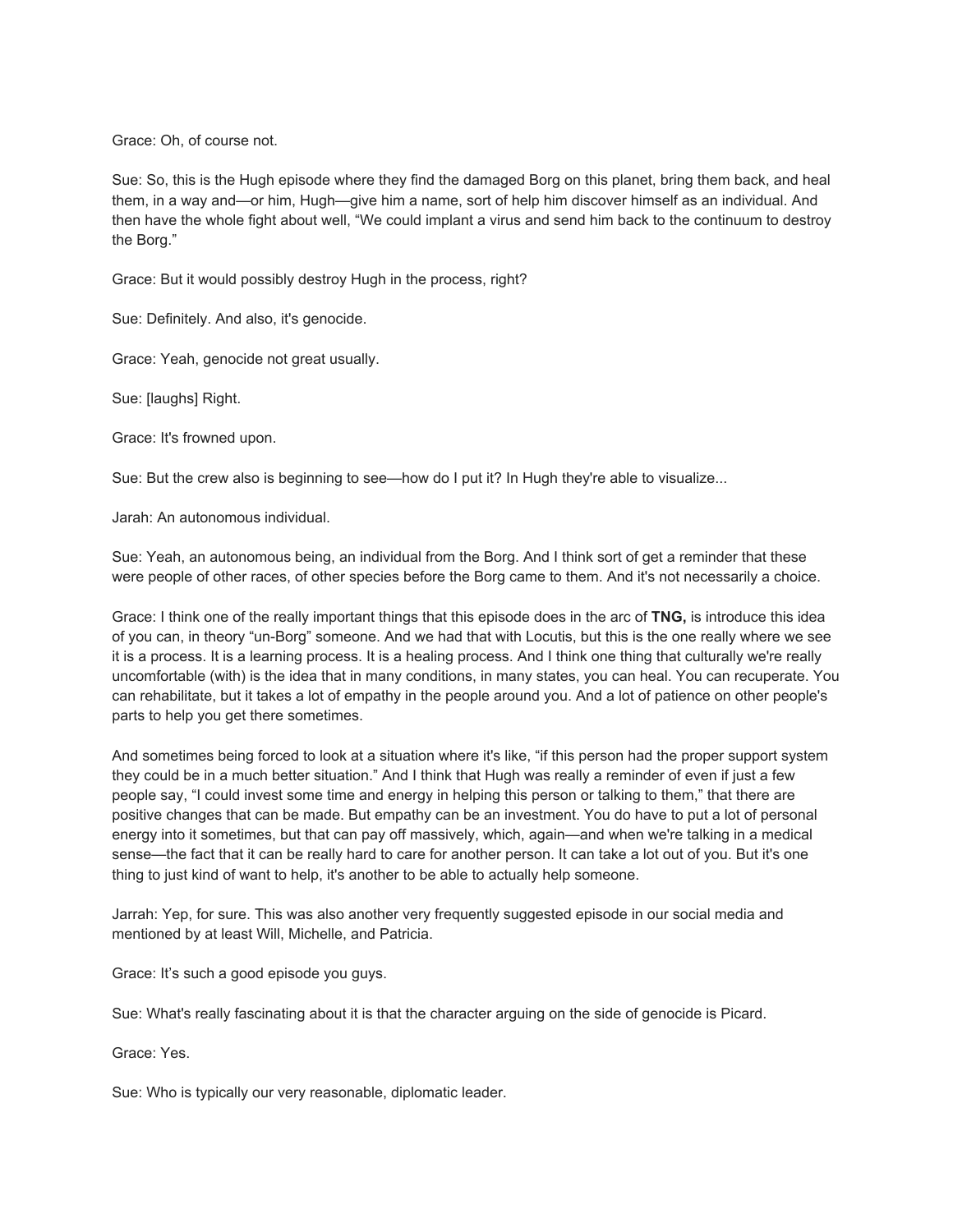Grace: But again, because of his personal trauma here.

Sue: Absolutely. He's been so hurt and so damaged by his experiences, that his feelings are revenge.

Grace: And it isn't usually that we've got the empathy hurdle there that Picard has to be the one to try and bring himself to take the higher ground.

Sue: And yet, he does.

Grace: Yes.

Sue: As bent as he is on destroying the Borg, when he realizes what chance he has, he's able to stop and rethink things and come to a different conclusion.

Jarrah: Yeah, there's a lot of really powerful **Trek** episodes about empathy for someone who was considered your enemy, or on the face of it should seem your enemy. And **Deep Space Nine** episodes came up a lot.

Grace: Oh, yeah. There's a lot to work with there.

Jarrah: Yeah I think **DS9** and **TNG** for sure. So many we will never get to them all. [Grace laughs] But there are at least two that are about the Jem'Hadar that were kind of interesting. One is *Hippocratic Oath*, where Bashir is trying to get them off Ketracel White. And the other one is *The Abandoned,* where they have the Jem'Hadar kid that Odo and O'Brien are are sort of trying to "civilize" for lack of a better term. And then, like *Measure of a Man,* Starfleet's like, "No, we need to study him." And they're both interesting and both kind of maybe a bit mixed message-y, especially *The Abandoned*, which ends off with... Kira keeps cautioning Odo like, "This kid was basically bred to be a killing machine," and we do see him become more than that, but under the threat of being taken captive, does kind of become a killing machine again. And Odo at the end basically goes to Kira and was like, "You're right."

So, that's kind of unfortunate, but I think it's important still that in both episodes we see, you know, our heroes, the crew of Starfleet plus Odo, really saying that like, "Our default position is we're going to try and empathize and make things better and work with them to," you know, "break this addiction or work with them to be able to live without killing."

Grace: However, it is really unfortunate that we fall into something that we do see in our regular world. This idea of, "Oh, but they are just killing machines. That's in their nature." Because how many groups of people who are minorities do we already hear that sentiment applied to?

Sue: Yeah.

Grace: It's unfortunate.

Jarrah: Yeah, I mean... and then it's particularly unfortunate that they're proven right.

Grace: Yeah.

Jarrah: Actually, do you mind if I jump to another one?

Grace: Yeah, go for it.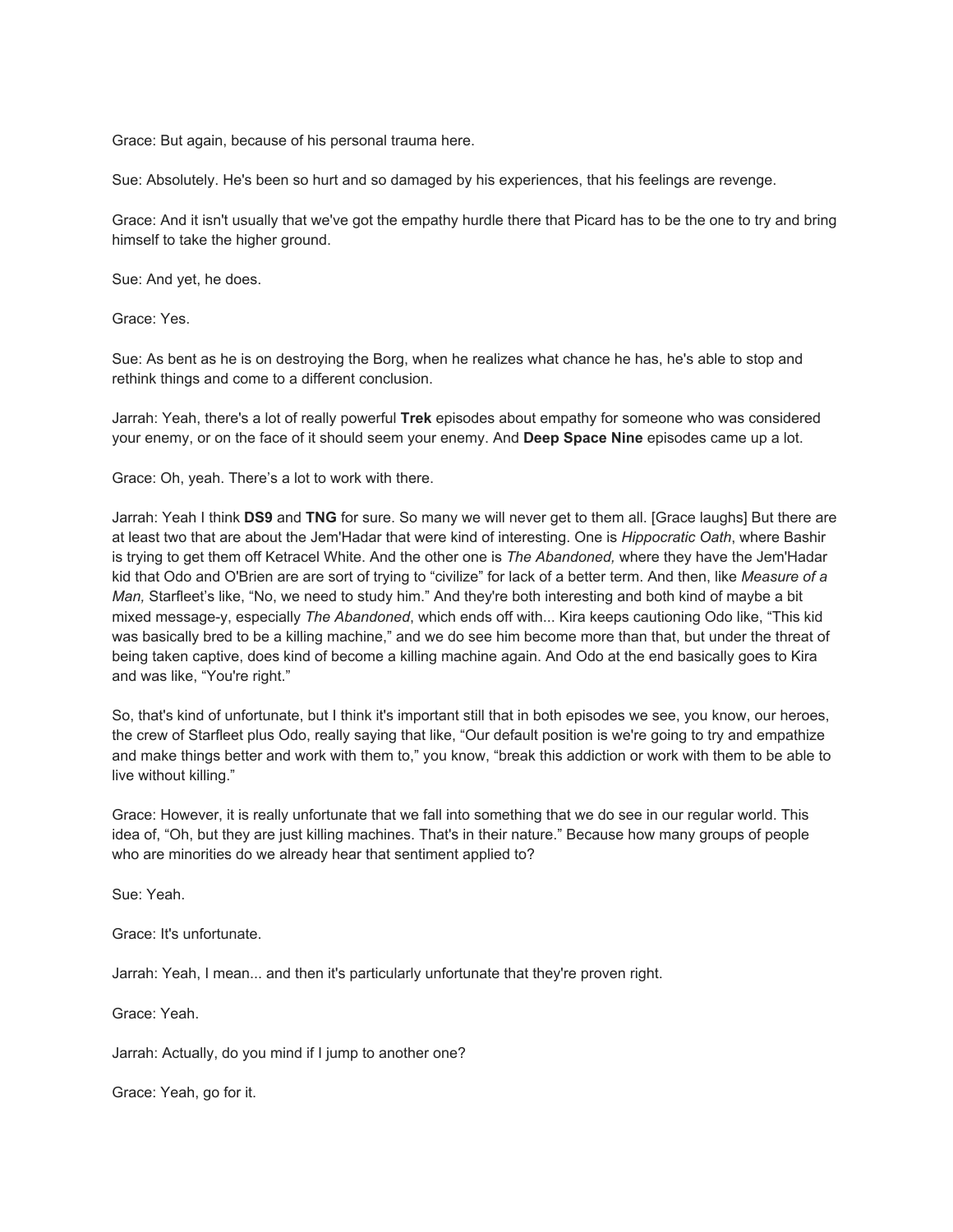Jarrah: Because I think it may have a bit of the same problem, and maybe an even more direct connection is the **Voyager** episode *Repentance*. And this is one where they rescue a ship that's about to be destroyed. And it has some guards, and a warden, and a bunch of prisoners that are being transported to be executed.

Grace: Oh, yes.

Jarrah: And I think it's an episode—this was suggested by Cheyenne—that has a lot of super interesting moments and it has some really, really nice demonstration of empathy from Seven of Nine towards this convict. And all these convicts are murderers. But upon—and this guy's psychopathic; we see him threatening a guard and he's super creepy—but then upon being treated with some Seven of Nine's nano probes for an injury, he basically grows a conscience and suddenly wants to atone for his crimes. But the justice system on this planet is super messed up.

Grace: Wait wait wait wait wait wait wait wait wait, guys. [sarcastically] Are you saying that there are people who are incarcerated that could be treated for problems and that that could, in theory, make them be less of criminals?

Jarrah: Yep.

Sue: Yes.

Grace: [drawn out and sarcastically] What?!

Jarrah: And I think that that storyline is quite good, except for, you know, at the end of the day they're hamstrung by the Prime Directive and can't actually save any of these people and it feels awful. Although, at least they all acknowledge it's awful. But Seven of Nine's empathy is super strong in this. She starts out being kind of disinterested, but then really becomes an advocate for him and Janeway, sort of astutely, observes it's partly that, you know, she feels that by allowing him to atone for what he's done, it will help her atone for what she did when she was Borg, because neither of them are responsible, but they have all this guilt.

But then on the other hand Neelix is developing empathy for this guy who is from this species of people. Basically, this guy says he was only convicted because he was in the wrong place at the wrong time. And his species is incarcerated at this amount like vastly over their proportion of the population, their sentences are way harsher, sentences are decided by the family instead of an impartial observer. So, it lets this bias play out in sentencing to an even greater extent. And it's a very, very, very clear line being drawn to sentencing of black Americans and other people of color. But then at the end, this guy basically is kind of just written off because this guy—one guy—proved he wasn't a model prisoner because when the force fields went down, this guy chose to attack people, whereas the other guy that Seven of Nine was helping, who reads as white, didn't and instead helps the guards.

# Grace: [disappointedly] **Voyager**!

Jarrah: So, I wasn't loving that that part. Yeah, because then they're just like, "Well, we're cool not appealing this guy," even though Neelix had dug up all this evidence that he wasn't treated justly either. But because he panicked, because he thought he was going to die and took advantage of an opportunity in a violent way, it was like, "Well, I guess we're going to be okay with it." So close!

[Sue sighs in disappointment]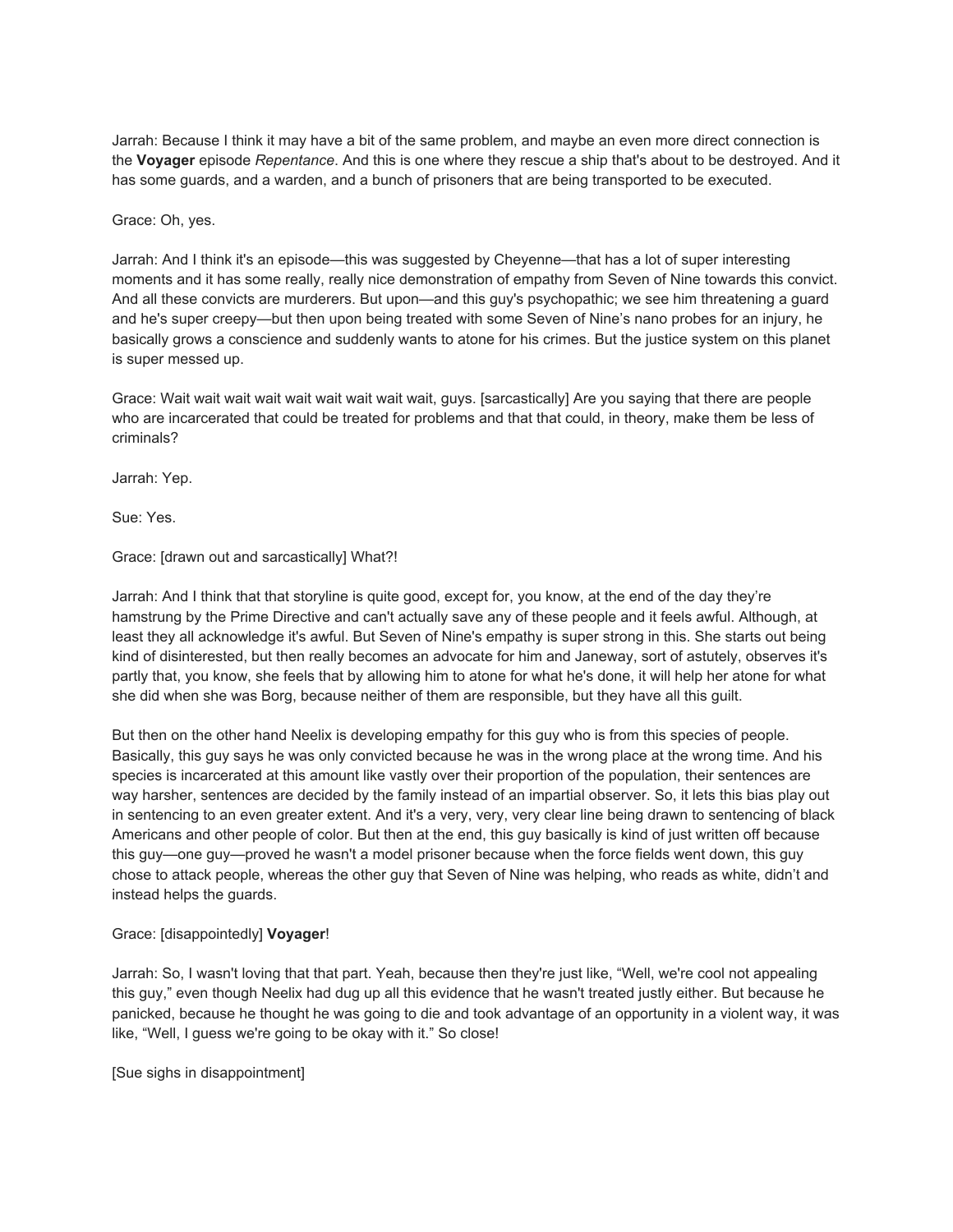Grace: We said he is bad. And then he became bad. So we were right all along!

[Jarrah chuckles]

Sue: How about a happier example?

[laughter]

Grace: Yeah. If I could talk about a topic, more than a specific episode, could I talk about the Maquis for a minute?

## Sue and Jarrah: Yeah!

Grace: Because I think it's really interesting as a concept, this idea of, in contrast to Starfleet, this group of people who say, "We are, under most cases, aligned with the ideals of Starfleet. But here a line was crossed and we reserve the right to disagree on it." And I think that that as a concept, says a lot about empathy and how we see Starfleet interact with this group of people who are saying, "No, we don't agree with your decision and we want autonomy because of that." And I think we see some interesting stuff happen with that and just how... the ability to allow different ideas live in a bubble.

## Sue: Mmhmm.

Jarrah: Yeah, I mean, I think *Preemptive Strike* is a great episode for that, because you have Ro becoming empathetic to the Maquis and then Picard getting why she does what she does.

Grace: Yeah. It's a thing where you want to see them as the bad guy, but at the same time you're like, "Yeah, they've got a point there. I can see where they're coming from."

Sue: Well, it's also showing us that as Starfleet officers, these issues are not expecting the people that we spent every week with.

# Grace: Exactly.

Sue: But with Ro, especially. With Ro's particular background, being Bajoran during the occupation, even if that storyline hadn't really been written yet. She is in a particular place where she gets it, where she sees that the Federation is not always in the right.

#### Grace: Yeah.

Sue: And the fact that the Maquis are Federation citizens almost gives more weight to the idea that the Federation is not always right, rather than them just having enemies.

Grace: Mmhmm. And I think some of the heavier hitting stuff, empathy wise, is where we're forced into a position to say, "Okay, I see where you would make this decision. It's not the decision I would have made. But I see why you made it," and that's kind of part of why we get *Wrongs Darker than Death or Night* as such an intense episode, where Kira finds out pretty much that her mom was willing to be Gul Dukat's mistress in order to provide food and shelter for her family during the occupation, which is so unpleasant to see Kira realize it, but at the same time, is something she has to accept, "Yeah, she made her choice and it was definitely not the choice I would make, but she made that for her own reasons. And while I don't agree with them I have to respect that."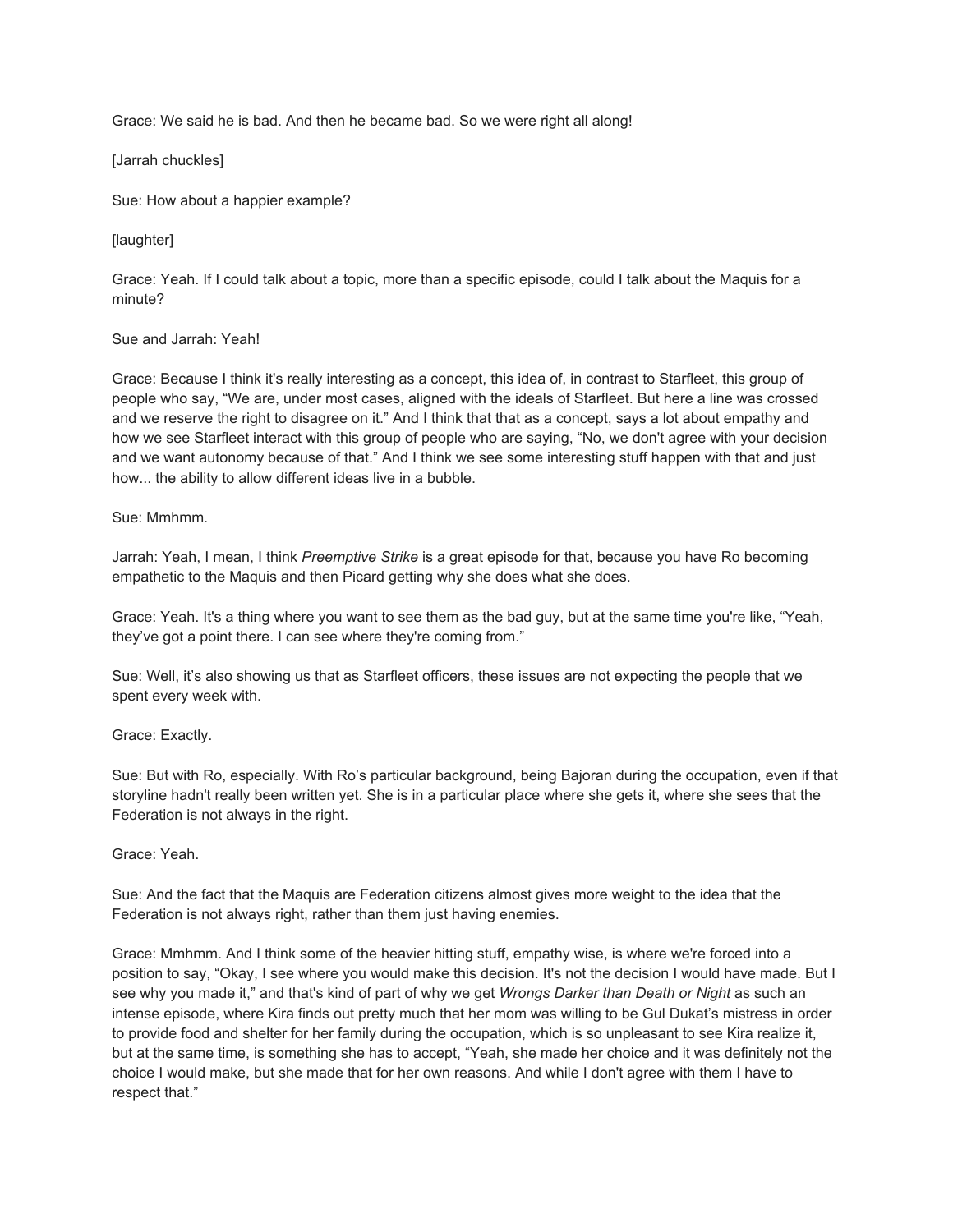Jarrah: Although, among a very, very limited range of choices.

Grace: Yeah!

Jarrah: And, you know, the well-being of her family hanging in the balance.

Grace: You can swim up this amusingly named creek, or you can drown in it. Take your pick.

Jarrah: Yeah. Sue, you had a good example. You want to share?

Sue: Yeah, I think with whatever problems they may have as episodes, that we can look to both *The Outcast* and *Rejoined* as sort of teaching as empathy for people... well, I'll just read what Oren wrote. He brought up *Rejoined* and said, "It's an obvious answer, but it was one of the first times I really thought about how ridiculous it is to marginalize people for who they love."

Grace: Yeah.

Sue: And we've had comments about both of these episodes. We've talked about both of these episodes in detail, but it's really true. It's sort of along the lines of *Let That be Your Last Battlefield*, when put in such stark terms. It's really shown how ridiculous some of these judgments are. Whether it's based on race or based on orientation or gender identity, it makes it all seem ludicrous.

Grace: And that's the beauty of using Sci-fi as an analogy for social issues. It doesn't so much simplify as just lay it bare.

Jarrah: Yeah. I mean, we've talked a little bit about *The Outcast* before and on all sides of it, but I think the scene where Soren is pleading in front of the council that's about to decide her fate is just super well written and powerful. And your heart really goes out to her in that scene and feels that it's just tremendously unjust.

Grace: Yeah. And I like that we have these stories here, like with *Let This be Your Last Battlefield* and with *The Outcast,* where they are very much like a campy representation of a real world issue. And it can be very heavy handed. But I know we've had people say that *The Outcast* was one of the first times where they, in a piece of media, had to stop and think, "Oh, these people must feel really forced. That's not okay." We've had a few people tell us that that was kind of a turning point for them, in terms of their worldview. And there has got to be at least a couple of people who are watching **The Original Series** you know as kids who were from a limited background where they saw that on TV and that was kind of their introduction to it.

Sue: Well, yeah we had a comment from Jesse about *Let That be Your Last Battlefield*...

Grace: Yeah.

Sue: ...who said, "It gets a lot of crap for being heavy handed and really dated, but it really did blow my mind as a kid."

Grace: It is definitely dated, but for it's time you have to acknowledge that it was gutsy and pretty important.

Sue: Mmhmm.

Jarrah: Yep.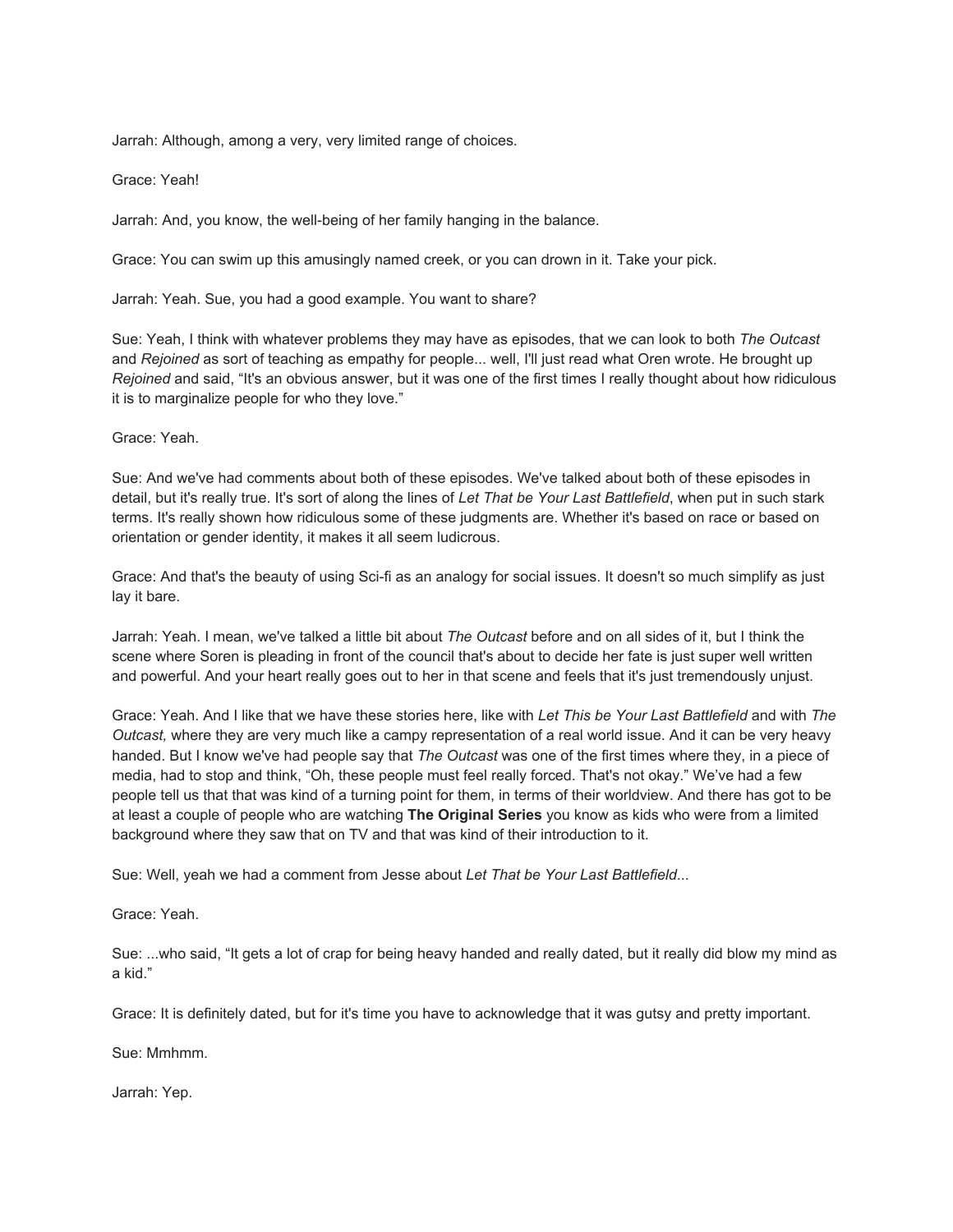Grace: And you know what, we don't get to have these conversations until someone starts them.

Jarrah: Yeah, for sure. One episode that we're not going to talk about in-depth, because Andi is not here and we probably are going to do a full episode on it, is *The Inner Light*. But I did want to read this comment from Kelly on our Facebook, just as an addition to the conversation. And Kelly says, "I'm the director of a non-profit that teaches philosophy to kids and teens through literature and pop culture." First of all, cool. And she continues, "We use **Star Trek** often as our text for discussion. The episodes that have so far elicited the most intense empathy are **DS9's** *Far Beyond the Stars* and **TNG's** *The Inner Light*. These may sound like obvious answers, but we were surprised that our kids were more concerned about the gaslighting that goes on in *The Inner Light*, than the bittersweet ending. We had a passionate, productive, and unexpected conversation about the effects of questioning someone's perception of reality."

Grace: Ooo. That's a really good point!

Jarrah: Yeah, so that's really cool. And we'll definitely get into that more in the future and I'm sure we will also talk more about *Far Beyond the Stars*, but also I just think *Far Beyond the Stars*, like you were saying about *Rejoined* and *The Outcast*, even though *Far Beyond the Stars* is set in our past, I think it does a good job prompting empathy with Sisko's character of a black writer who is basically told, "Don't dream too big."

Jarrah and Grace: "Don't get too big for your britches."

Grace: Yeah.

Jarrah: Yeah. And whose reality is denied as well. And it's a really powerful performance and powerful episode.

Grace: The social problem, it is real!

Sue: Yeah in terms of **DS9** sort of "out of the box" episodes, you can throw *Past Tense* in there, too.

Grace: Yep.

Jarrah: Mmhmm.

Sue: It's set in technically our future, but **Deep Space Nine's** past. And it gives us the very stark contrast of, you know, Dax, being a white woman, found on the street and Sisko, a black man, and Bashir, a Middle Eastern man, being found on the street.

Jarrah: For sure. And we did a whole episode on that so, you should check it out if you're a fan of that episode.

Grace: So, we should probably wrap it up for now.

Jarrah: Yeah, I mean maybe one teeny, teeny, little thing is, I technically wasn't correct when I said there's only one **Enterprise** episode. The other one was a very small mention of the episode *Horizon* and Jacob just said, "Honorable mention to T'Pol's **Frankenstein** subplot," which is like, if there's a B plot I guess it's the B plot [Grace laughs], but it's a very small part of this episode. But it is awesome and it's how they keep pressuring her to go to movie night. And eventually she goes and it's **Frankenstein** and she comes out being like, "Of course," you know, "it's awful how the monster was so oppressed."

Grace: Yeah!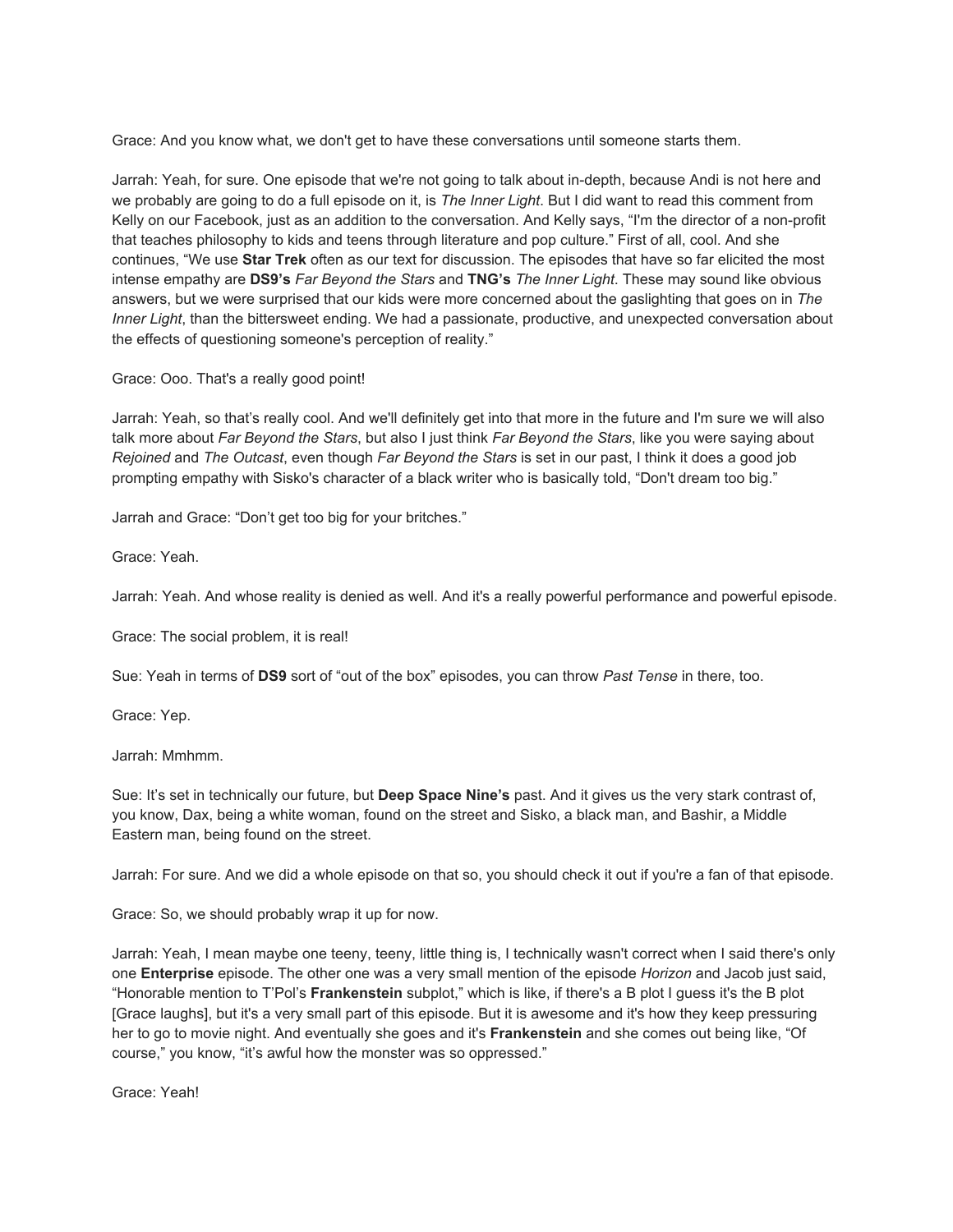Jarrah: And everyone just rolls their eyes at her, but she's totally right!

Grace: She's totally right! Yeah!

Sue: That's the point!

Jarrah: I know I was like, "How are they missing the point?"

[Sue laughs]

Grace: T'Pol deserved better.

Jarrah: [sighs in amusement] I have empathy for T'Pol. [giggles]

Grace: As do I.

Sue: I want to talk about the Vidiins in **Voyager**. And this was also brought up by Victoria on our Facebook page and well, I'll just read what she says. "Specifically for examples of how widespread suffering and death can erode empathy for others in those who are suffering.—"

Grace: Mmhmm, yeah!

Sue: "—Whether that comes from basic survival instinct or what. People who have lived in times of war or other severe hardship have talked about becoming capable of things they later thought monstrous."

Grace: Yes.

Jarrah: Mmhmm, and I think through Danara Pel we see empathy on both sides, which is really cool, and I'm a pretty big fan of her character.

Sue: Mmhmm.

Grace: Yeah!

Sue: And I think that just goes to show how much having that sense of empathy is worth and how much better things can be when you use it for people, you know?

Grace: Right.

Jarrah: Use it *with* people.

Sue: Yes. [laughs] Thank you.

Grace: [laughs] We'll just wrap that up for now then. There's a lot to still talk about right here. Remember, the conversations can continue on our Twitter and Facebook feeds. Shoot us a question if you got one or a comment, if you want our input.

Jarrah: That's crew@womenatwarp.com.